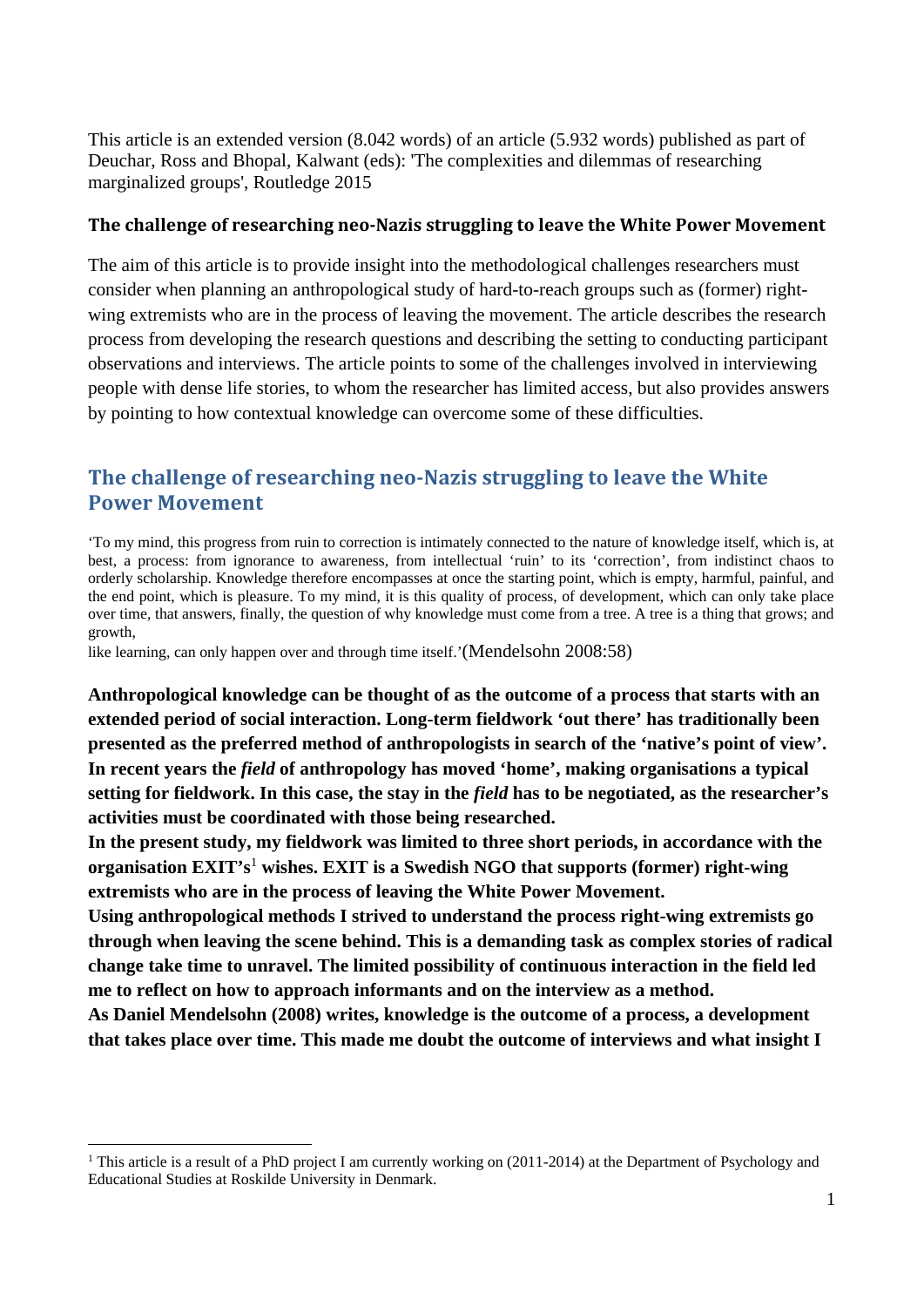**could gain during a short period of fieldwork with only limited possibilities of meeting certain informants more than once. The aim of this article is to discuss whether insight gained through fieldwork is inevitably related to time, perceived as the possibility of extended interaction. In the first part of the article I debate the outcome of ethnographic fieldwork2. Then I move on to discuss why interviewing former neo-Nazis is a challenge, especially when access is limited.** 

**By doing so, I wish provide insight into the methods used, which I hope can shed light on the challenges researchers need to consider when conducting research among hard-to-reach people with complex life stories. Furthermore, I want to point out how contextual knowledge can overcome some of the challenges involved in this sort of study, and how I – in spite of the limited time available – gained an understanding of a wide range of issues at stake in the support of – and the undertaking of a radical change of lifestyle.** 

My fieldwork took place at EXIT, a Swedish NGO. EXIT's staff comprises a mix of former neo-Nazis<sup>3</sup> now working as mentors, social workers and academics, making the organisation's practice an outcome of many different competences. EXIT supports individuals in the process of leaving the White Power Movement by connecting them to a mentor: staff members who have a past as rightwing extremists. In EXIT's daily work mentees are referred to as *clients* and mentors as *coaches.*  The aim of EXIT's work is to create a relationship between *clients* and *coaches* through joint activities in order to open up for a dialogue about the clients' past, present and future and help them leave the extremist right socially and mentally.

#### **The research questions**

My fieldwork at EXIT was an outcome of my previous research into participants in a left-wing social movement – the 'Youth Movement' (*Ungdomshusbevægelsen*) — in Copenhagen in 2007. The study convinced me of the overwhelming impact social interaction, collective actions and circulating stories can have on members in a social movement, extremist group or any closed social setting with an explicit agenda. Participation in the social interaction and collective actions of the Youth Movement made the members identify with the movement and its frame of references. The vision of reality, as it was presented in the movement, appeared to condition the participants' frame of understanding and interpretation, which - to varying degrees – came to constitute their self-

<sup>&</sup>lt;sup>2</sup> Ethnographic methods such as qualitative interviews sometimes combined with a few days of observation, have in recent years been applied by social scientists and researchers in humanities. These methods use the vocabulary from anthropology, but are not to be confused with an *ethnographic fieldwork* as understood in social anthropology. In the discipline fieldwork referes to a method where the researcher emerges him/herself in the field over extended periods of time to gain a profound insight in people's culture and daily life.

<sup>&</sup>lt;sup>3</sup> I use the terms 'right-wing extremist' and 'neo-Nazis 'as synonyms, although I am aware that not all right-wing extremists are neo-Nazis whereas all neo-Nazis are right-wing extremists.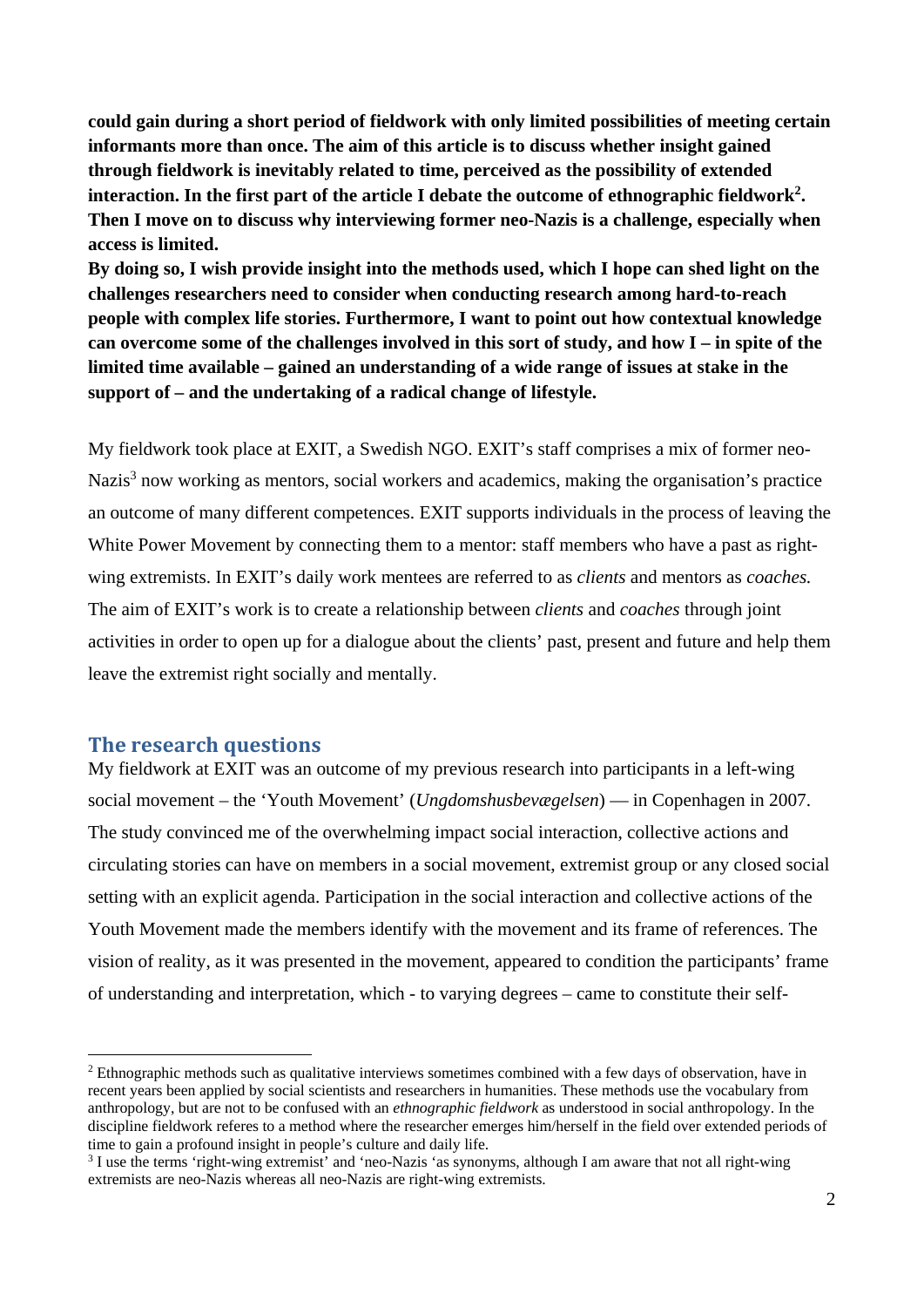understanding and identity (Snow et al. 1986, Tarrow 1994, Porta 1998, Karpantschof 2007, Christensen in Karpantschof & Lindholm 2009, Christensen 2009).

As I became familiar with the group dynamics and social processes involved in the Youth Movement, I began to wonder about the significance of social interaction for a person in the process of leaving a closed group. This made me interested in EXIT and the interaction between the coach (a former neo-Nazi) and the client (the one leaving an extremist group behind). I wondered where a person in an exit process would turn in his/her search for alternative views and references. And what role would the relationship between the individual wishing to exit and the employees at EXIT play in that process? I wanted to identify what the clients themselves experience as supportive in the process and how EXIT has developed its practice on the basis of the former neo-Nazi staff members' experiences during their own exit processes and the challenges they faced on their paths to becoming social workers. I therefore found it important to observe EXIT's different approaches as they have developed in response to issues related to an exit as they provide information on points of significance in the exit process itself.

The research questions are also a result of my basic epistemological assumptions of the process people undergo in forming their self-understanding and identity, as expressed by Holland et al.

(1998): '…the development of identities and agency…is…specific to practices and activities situated in historically contingent, socially enacted, culturally constructed "worlds"....This vision emphasizes that identities are improvised—in the flow of activity within specific social situations—from the cultural resources at hand.

This approach to identity formation has crucial features in common with social movement theory, as both theories connect identity formation to participation in a situated practice.

In an anthropological investigation, the research question in dialogue with the empirical setting is decisive for what comes to constitute the field and the methods applied. Since the methods are always an outcome of the possibilities in the field, they and the choice of what theories to apply in analysing the material cannot be decided on beforehand. Anthropological knowledge develops through a constant dialogue between the manifest and the hypothetical (Hasse 2011, Hastrup 1992, 2004).

## **The field of research**

As I wanted to focus on both EXIT's staff and the clients, choosing a method was a challenge, as the approach divided the field into different settings. On the one hand, there was the EXIT office, where I could observe the staff's social practices. On the other hand, there were the former and present clients, who had different reasons for having been involved in an extremist group and different experiences of the process leading up to their exit and finally, of being clients. The clients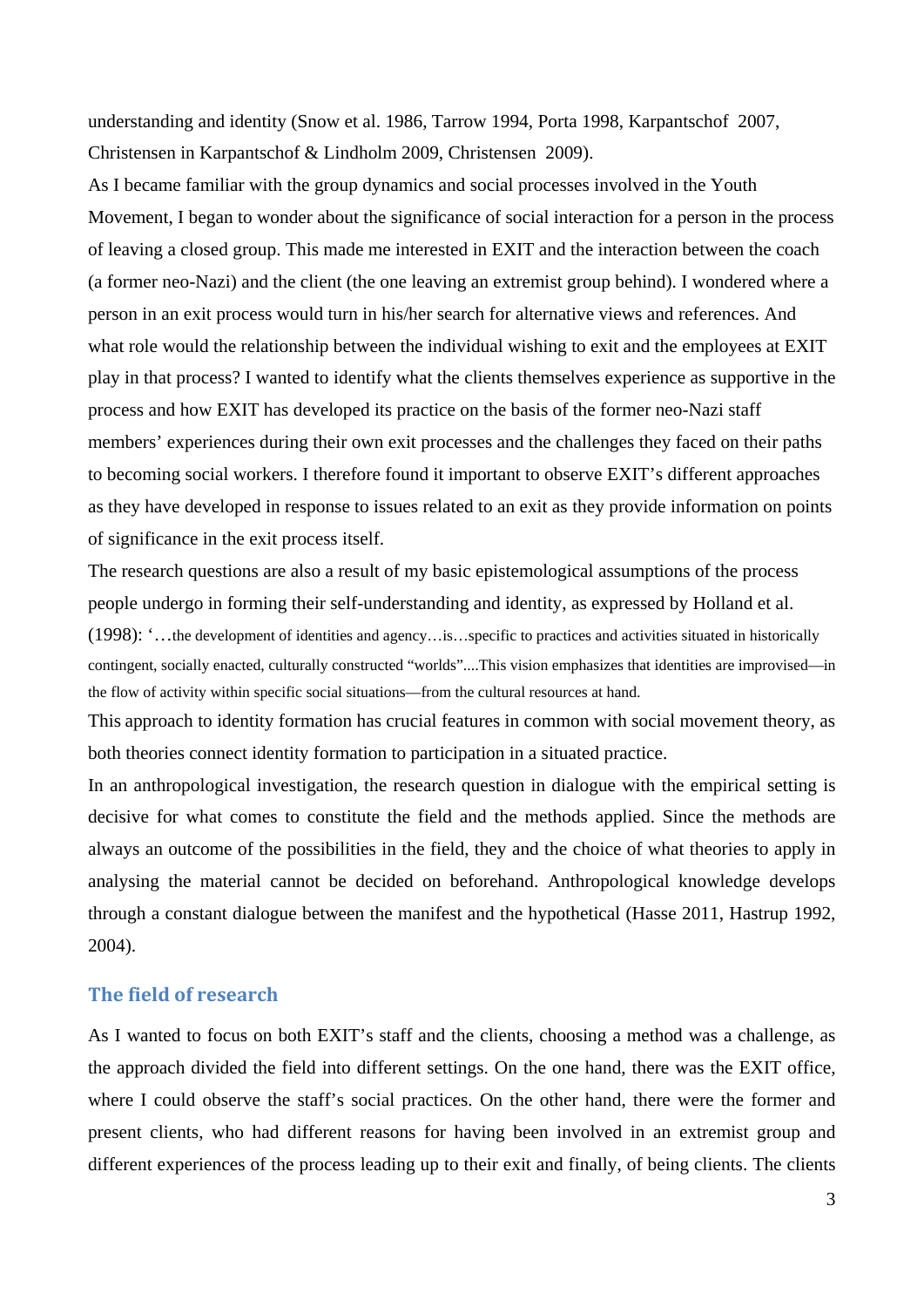were individuals, scattered in and around Stockholm, and the exit process was the only known common denominator linking them together as an analytical category. This made fixed appointment and semi-structured interviews seem the best methodical opportunity. It can take time to find people who are willing to talk about their past and present when they have been connected to neo-Nazism as (former) neo-Nazis are one of the most stigmatized groups in Sweden and elsewhere.

Originally, I planned my fieldwork as a six-month continuous stay in Stockholm. I imagined that this would allow me to follow on a daily basis EXIT's staff and four or five specific clients in the process of exiting. During the entire process, my contact person at EXIT was Joachim. When I first contacted him, he was in charge of the client programme, and agreed on me staying for six months. But he changed positions and the new head of the client programme thought that having an anthropologist stay so long would interfere in the daily routine. Therefore, we agreed on three stays of two weeks each. This huge reduction of time raised questions of how I should organise my research in terms of methodology and whether I would be able to obtain a deep understanding of the issues involved in such a complex process. On the positive side, the intervals would allow me to review my material and prepare for the next visit. The situation demonstrates how significant individuals' ideas about the effects of fieldwork can have a decisive impact on the planning of it.

My research questions made me dependent on EXIT's willingness to let me be at the office and to put me in touch with their former and present clients. Before I arrived at EXIT, Joachim had asked me for a letter that he could send to possible informants about me and the issues I would be asking them about. As Joachim became the one who found present and past clients willing to do interviews, he also became the gatekeeper. I was dependent on him making appointments for me, as I had no other possibilities of knowing about former or present clients. Whenever Joachim got a 'yes' from a present or past client, he would give that person my phone number and he/she would sometimes contact me directly. In other cases, Joachim would just give me the names and the dates of the interviews.

This arrangement had an impact on the research. I have, for example, not talked to any previous clients who had stopped their involvement with EXIT since they have not kept in touch and are impossible to contact – for me and EXIT - if they have returned to their extremist groups. The informants I ended up interviewing had been clients for different lengths of time; some for several years, while others had just recently started and yet others had gone through the process five to ten years previously.

After the first visit was agreed on, I left for Sweden. I had imagined the first visit as a kind of introduction to the field and preparation for the interviews I had planned for the visits to come.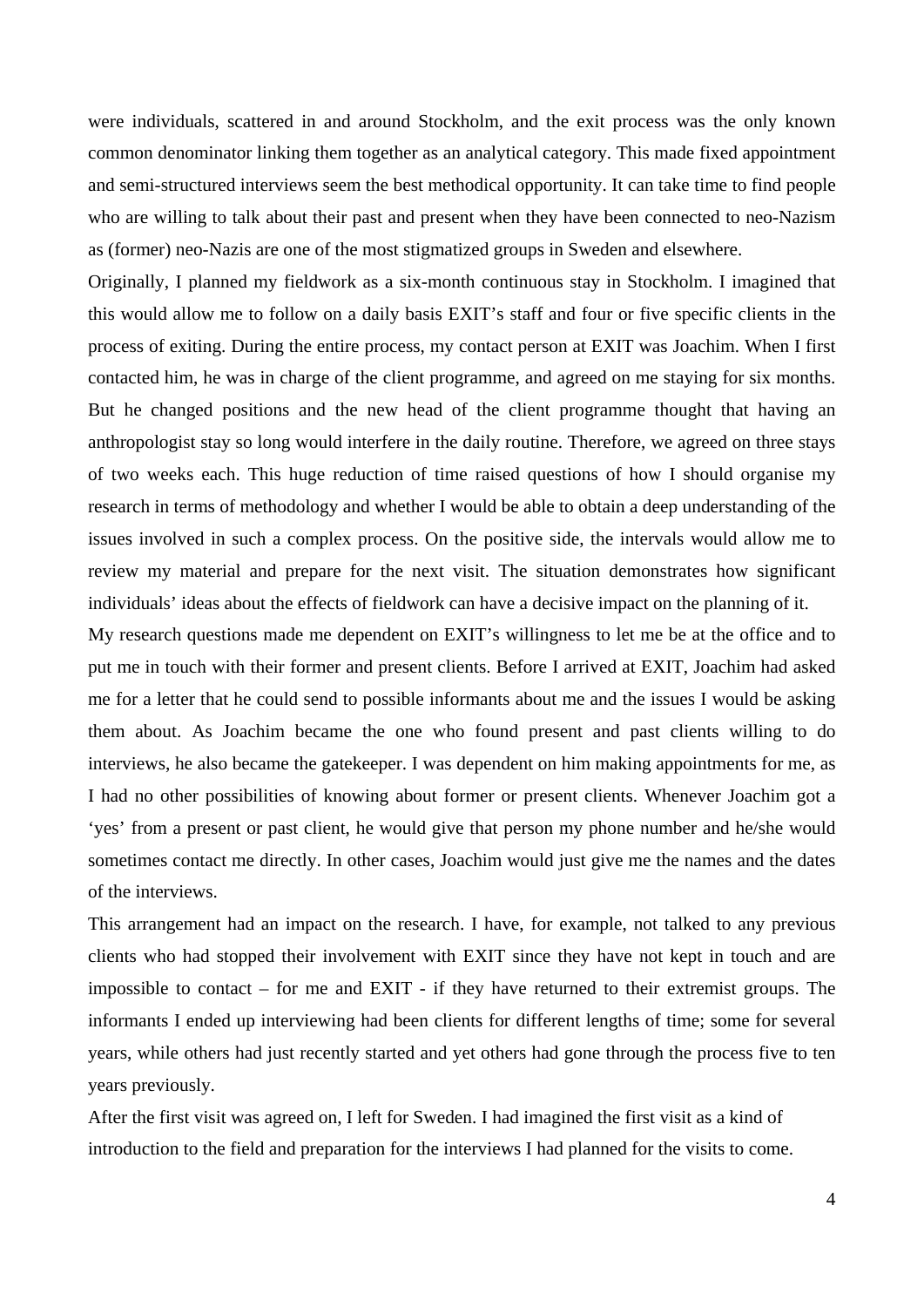Upon arrival, I realised that Joachim had already arranged several interviews for me. This highlights how method is nowadays an outcome of a joint venture between the researcher and the researched.

#### **Participant observations as a means of broadening perspectives**

In the field I wanted to grasp the context of EXIT's work and its meaning as well as the staff's actions. I was, therefore, looking for both the reflected and the unreflected common sense and habits of the staff and the implicit meaning of their (inter)actions, doings and interpretations of themselves and the world (Hastrup and Hervik 1994).

What constitutes the 'unreflected common sense and habits' at EXIT can also be described as culture knowledge. Culture knowledge is acquired through a situated learning process, which over time shapes the participants' frame of interpretation and points out issues of central importance for the participants in the specific realm of reality. The newly arrived – anthropologist or not – in any unfamiliar realm of reality goes through a process of learning to get the 'native' sense of the world, but it is important to underscore that we do have different experiences, position and interests that give us divergent positions within the particular realm of reality (Hasse 2002).

One way of investigating a meaning system connected to a social practice is by immersing yourself in the others' world in order to comprehend as many aspects and cohesions as possible. It is, in accordance with Hastrup (1994), through dialogue (language) and non-verbal activities (body, movements, incorporated knowledge and reflective experiences) that I came to know of many of the nuances and implications of the field. As the atmosphere at EXIT is relaxed, it opens up for different ways of 'just being' somebody there, without fulfilling a clear-cut task. By being there on a daily basis, during what ended up being two months, I expanded my insight into the field. By engaging myself in the staff's daily life I was inevitably introduced to a whole range of themes that I could not have known of beforehand (Hastrup1994) and that I needed to grasp in order to be able to understand EXIT's practice and the issues involved in the exit process.

EXIT has in recent years seen a rise in members from organized gangs struggling with issues similar to those of right-wing extremists leaving their life as neo-Nazis<sup>4</sup> behind. As a result, a sister organisation, Passus, has been established, which works according to the same methods as EXIT but is aimed at gang members. Coaches from EXIT and Passus are based in the same office and often overlap each other with client issues (Christensen 2014).

 $\overline{a}$ 

<sup>&</sup>lt;sup>4</sup> I use the terms 'right-wing extremist' and 'neo-Nazis 'as synonyms, although I am aware that not all right-wing extremists are neo-Nazis whereas all neo-Nazis are right-wing extremists.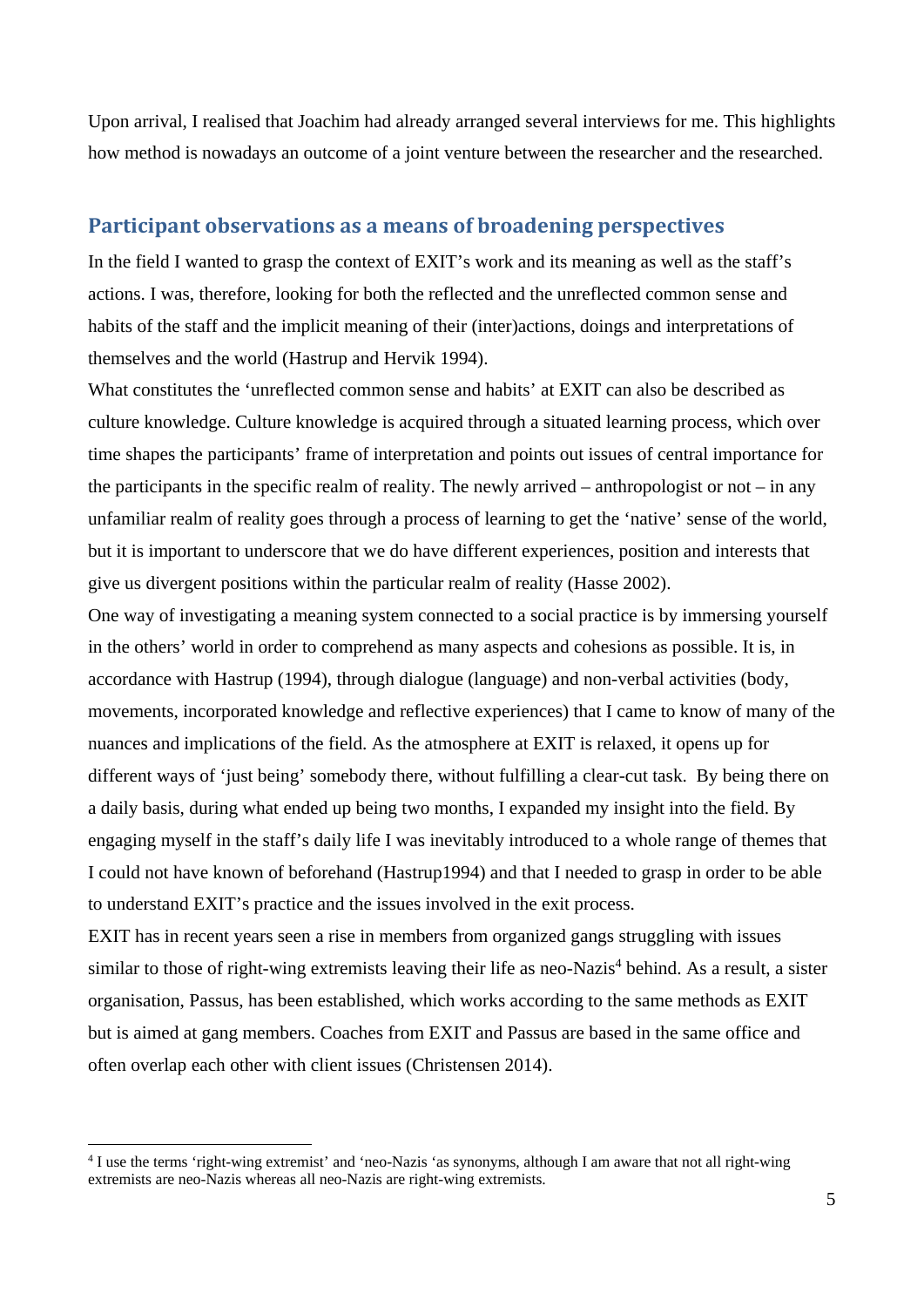As the office is small, it is easy to follow the action taking place. Every day in the office there were people with different positions. The daily staff members were there, but also somebody doing an internship and semi-employees, who were at a midway stage between being clients and coachers. Passus's clients (former gang members) also hung out there sometimes. The semi-employees had left their extremist and often criminal lifestyle behind some years ago, but were still struggling with questions related to the past to such an extent that they were neither expected to, nor able to work full time as coaches (Christensen 2013).

Many of the staff's discussions in the office were about clients. In these discussions, both coaches and social counsellors participated. The members of staff who had a past as right-wing extremists were able to bring perspectives into the discussions from both worlds: the world of the active extremist, whose mindset they knew from their own experience and from the clients, and the world of the coach, with all the tools they could use when working with the clients. They were able to provide me with insight into what it is like to be an active right wing extremist, what it does to you and the issues at stake in an exit process. I experienced situations in which I also began to understand the different perspectives and – as the example below illustrates - the social processes involved in the path from being a client/extremist/criminal to becoming, for example, a social worker/coach.

# **Learning to understand how to become a coach**

Between two of my stays at EXIT, a new coach, Magnus, had started. The aim was for Magnus to learn the practice of a coach by participating in the office's activities and discussing issues he found difficult to handle with more experienced coaches. Magnus' situation paralleled mine as we were both newcomers to the office. Through his learning process, I became aware of significant aspects of coaching, as they were pointed out to him in subtle ways at meetings, in discussions and in interactions with more experienced staff. One of the situations that broadened my understanding of the issues at stake in working with clients arose when Magnus asked an experienced coach for advice. Magnus had for years been involved in a criminal gang himself; the first client he was assigned to was therefore a former gang member. The client had problems fulfilling his role as a father, which Magnus thought affected the client's children in very negative ways. Magnus himself had had an extremely manipulative father, and this made it difficult for him to tackle the situation with the client without losing his temper. By talking to Jeff, a very experienced coach, Magnus – and I, the anthropologist, who listened in and observed – gained insight into several issues at the same time. Jeff told Magnus, using examples from his own life, of how he played with his daughter.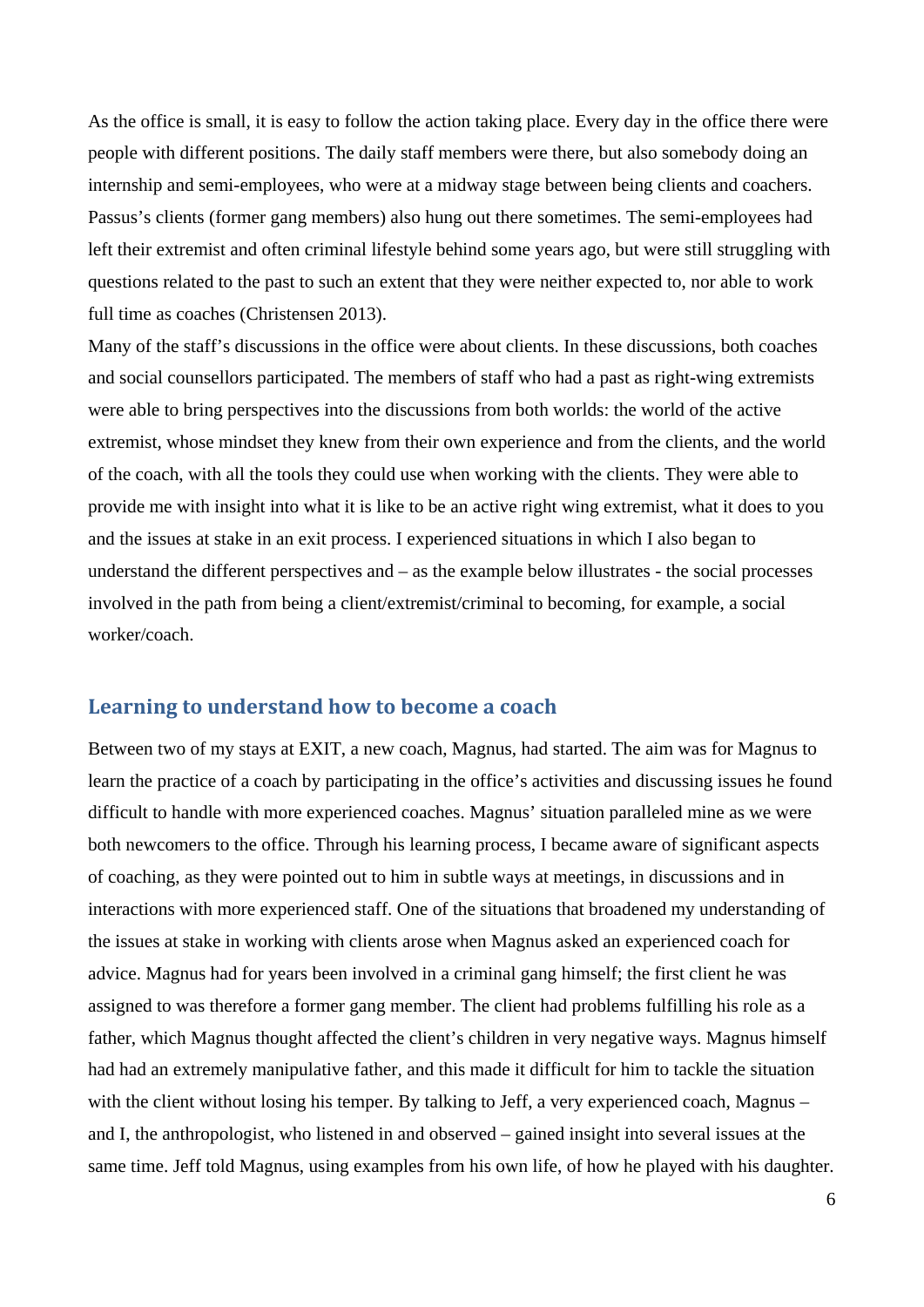Jeff had come to realise that he found it boring to play with dolls with his daughter, making the situation negative for both of them. Instead he had introduced her to swings, which they both enjoyed. Jeff also told Magnus that the activity did not need to go on for long; 10 – 15 minutes was enough to fulfil his daughter's desire for activity. He explained how Magnus could help his client to reflect on what forms of interaction he thought could be fun for both him and his sons. What Jeff wanted Magnus to make his client realise – through experience – was that by finding an activity that both he and the children enjoyed, the atmosphere at home would improve, as the children would most likely be happier. Since the client would get a positive response from the children, it would make him feel better. Therefore he, according to Jeff, might want to experience that feeling again, which might incline him to repeat his actions. This, the thinking seemed to be, might make him change his behaviour and, through the help of his coach, make him realise that different actions can give different emotional experiences. But what the situation also did was to give Jeff, together with Magnus, a chance to deconstruct the social relations and the implications of different actions. Through the example of the child, Jeff indirectly found an opportunity to make Magnus understand that by making your activity correspond to what you think a person needs, you can actually prevent problems and thereby turn a potentially negative experience into a positive one.

Through the talk, Magnus received advice on how to support his client and how to be a coach. He was given a concrete example of how he could talk to a client through the way Jeff talked to him – by deconstructing a situation into small pieces, making it possible to see how A might lead to B. But Magnus may also have gained an understanding of how to analyse social situations by getting a better overview of a difficult one. This could help Magnus adjust his own conduct in a social context – he was still struggling with his own past and anger – and also in relation to his work as a coach. Magnus could be inspired to reflect on tools he could use to understand how he could work not only with his client but also with himself.

The situation also gave me insight into how a 'client-coach' conversation works: how coaches, by adding details and choices to a description, can help clients see social situations as open-ended, that is, as something whose outcome they are able to influence. This can help clients realise that they are part of a context and what goes on in it and provide them with tools to handle social situations. Situations like this one advanced my understanding on several levels. I understood the situation as an example of how someone in the process of becoming a coach could learn to support hi**s** client(s). But I also experienced the episode as an example of how coaches work with clients, which added to my overall understanding of the field that I would use when I interviewed clients. I would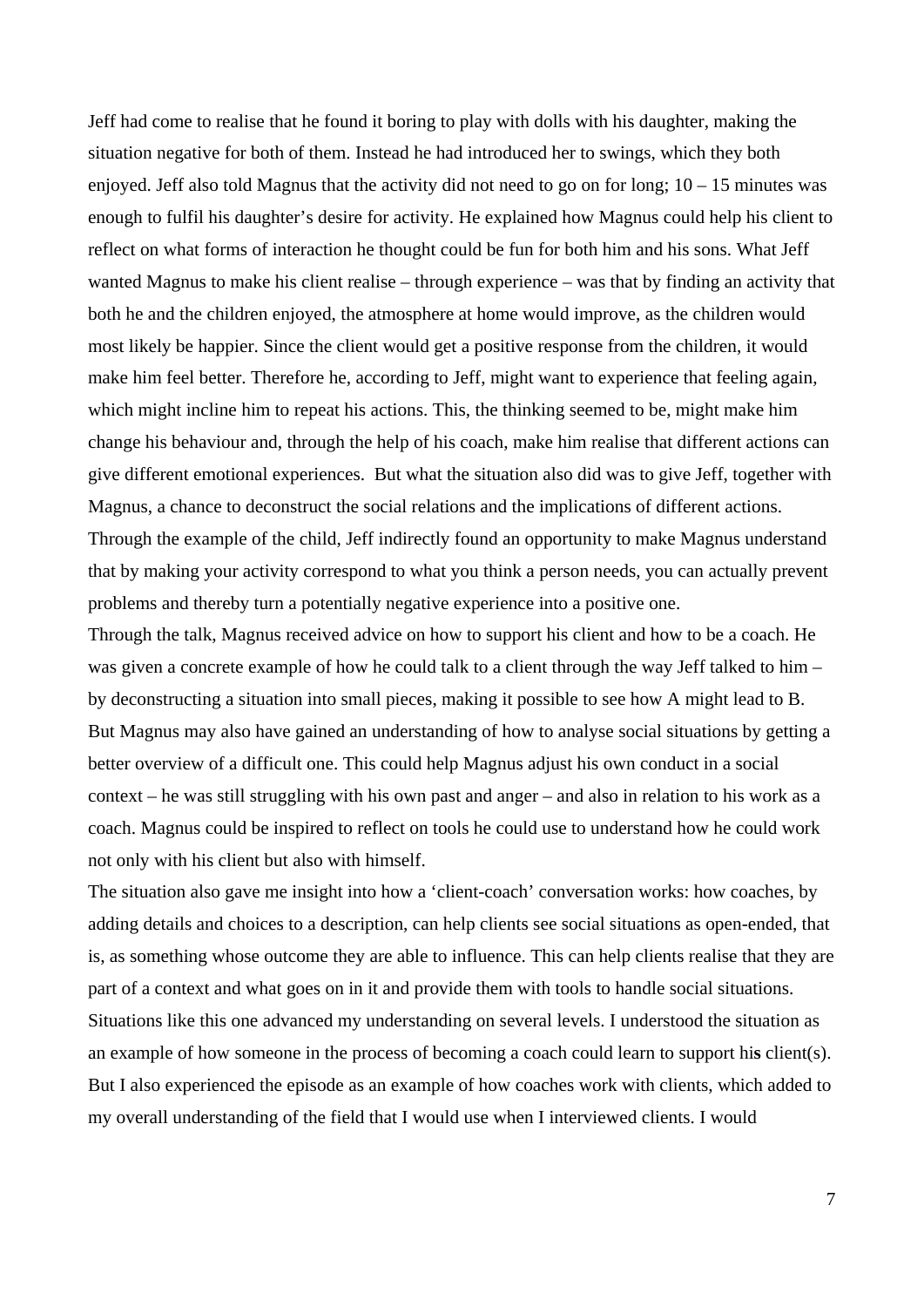categorise the situation as 'one way of working with clients' and as an example of how EXIT is based on a practice of 'learning by doing' and how that learning takes place.  $(Christensen 2014)<sup>5</sup>.$ 

# **Learning about EXIT's practice through participation**

My participation in EXIT's weekly meetings about present and potential clients was yet another situation that allowed me to experience how EXIT supports their clients. During weekly meetings, the staff would discuss potential clients, which gave me an understanding of how the employees' pooled their different competences to create a multifaceted picture of what should be taken into consideration when assessing potential clients.

In one case, the potential client was under threat and needed a secure place for him, his wife and baby to live for a while. First, former gang members among staff were asked by the leader about their impressions of the client. How serious did they think his desire to disengage was? How serious did they think the threats against him were? Then the staff members decided who among the coaches would be able to do activities with him during the day and on some nights. As Friday and Saturday nights are the most 'dangerous', according to staff, in terms of the client 'relapsing' into old habits and calling friends in the gang. Then, a contact person was identified. The next task was for the social counsellors to assess what kind of help they would need in relation to the baby. It is standard practice in Sweden for a health care worker to visit families with a baby in their home. As the client and his family would need to live under cover for a while, they would not be able to get help from a public health care worker, so a private one - who would understand the delicate situation - would be needed. Finally, the staff discussed the furniture in the safe apartment. The client would not be allowed to bring any furniture himself or choose curtains or anything for the apartment as he was not supposed to feel too much at home, as that feeling could prevent him from moving on and taking new responsibility for his life. Situations like this, where different perspectives of success or failure for the client were discussed, gave me an understanding of the social and practical side of leaving a gang-oriented life behind and how the staff – from both EXIT and Passus –solved the issues involved together.

During one of my first visits I was informed that the coaches were going to take a course called 'Criminality as a lifestyle'. The course dealt with the driving force behind a criminal career and possible ways of making criminals reflect on their lifestyle as a means of motivating them to change. I was allowed to join the course, which included group work with former criminals and

 $\overline{a}$ 

<sup>5</sup> http://srmo.sagepub.com/view/methods-case-studies-2013/n140.xml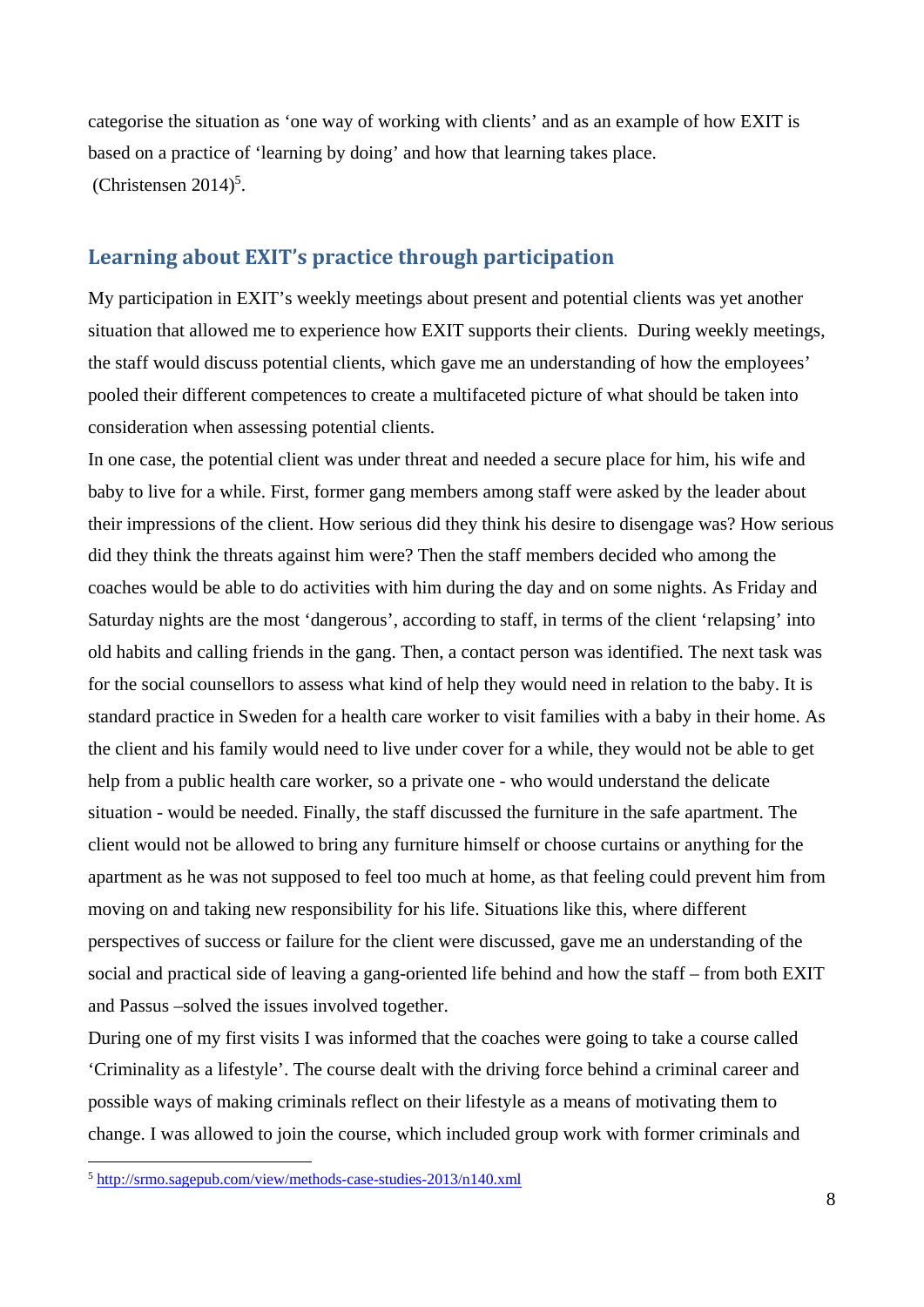social workers. This gave me even more details about 'life as a criminal', for example, the anger involved, the influence of a rough background and forms of teamwork like preparing for robbery. But more importantly, the course also taught me much more about how the coaches worked with their clients. It made me realise just how demanding it is to have a serious criminal career as it affects one's entire life and how, after leaving this lifestyle, it remains a daily challenge for years to avoid falling back into old patterns of behaviour. The participants with a criminal background made me grasp how dramatic and difficult it is to leave it all behind. The course also made me comprehend the emotional consequences the participants experienced after their involvement in gangs or extremist groups. This was indispensable background information for me to have when I interviewed coaches and former and present clients.

During my last stay I was once again told that the employees were going to do a course, this time called 'The motivational interview'. This is a type of dialogue in which one participant questions the other with the aim of increasing the other's motivation for making or adhering to a decision. But at the same time, the interviewer is careful to make the other participant draw his/her own conclusions during the conversation – without specifically telling him/her what to conclude. To give an example: a young man is using a dangerous amount of drugs. He tells the interviewer that he does not have a drug problem. His only problem, according to him, is that drugs are illegal, which makes the risk of imprisonment the problem rather than the drug abuse. The interviewer might then ask whether, since it is so nice to use drugs, he might want to give drugs to his children? Most likely the drug user will say 'No' and then he – himself -start describing all the disadvantages there are to drugs.

During the course the coaches discussed some of the problems they were struggling with. For example, one of the participants, a man I had interviewed several times and about whom I had noticed a tendency to dominate discussions, suddenly revealed how tired he was of that attitude, as he could see it made others 'give up' when talking to him. He said that it had been his way of showing power, enforcing hierarchy and gaining control over others during his life as a highranking gang member. This comment made me realise the extent to which gang life shapes people's self-understanding, identity and behaviour – even their (body) language – and how demanding it is to change identity and to leave what has been their social network.

By being present in EXIT's office on a daily basis, I was able to experience the different tools involved in the assessment and support of the clients, as well as the wide range of issues and institutions involved in the work. I described the different episodes in my field notes. If there were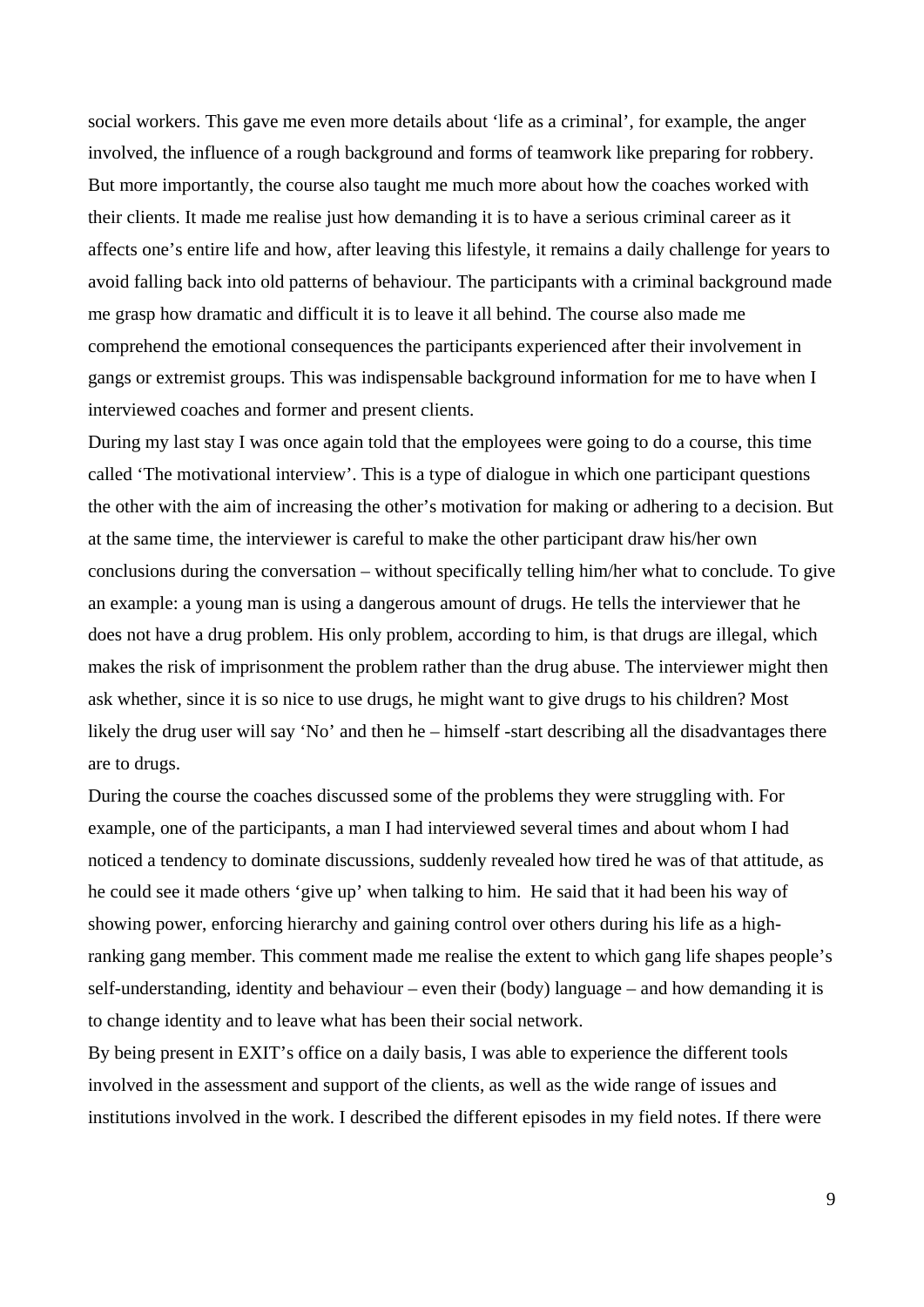any issues I wondered about, I asked an employee to expand on them, which gave me a more indepth understanding of the field.

Participant observation gave me indispensable insight into a range of issues I could not have known about beforehand and that I would never have asked about by myself, as I would not have understood their significance to the people in the field. During my stay at EXIT as well as the intervals between my fieldwork periods, these insights led me to further reflection and questions, which I then explored in the interviews with employees with or without a neo-Nazi past and with former and present clients.

## **Preparing the interviews**

Before going into the field I read ethnographic descriptions of the extreme right and the disengagement of former terrorists. I also read as much as I could find about EXIT in an attempt to acquire a detailed understanding of their work and its significance. In addition, I participated in a conference arranged by EXIT and followed lectures by EXIT coaches about their work. I knew from the start that I would have only a limited amount of time in the field. Therefore, I carefully planned the interviews I would be conducting with both staff and former and present clients to try to speed up the data collection process. I ended up conducting 35 hours of interviews with 23 individuals, six of whom were employees, including three with a past as extremist rightwingers, who now worked as coaches, and seven present and former clients.

In addition to the ethnographic readings I did in preparation for fieldwork, I spent a day in Stockholm to organize my stay at EXIT and I got hold of some of the many autobiographies written by former right wing extremists from Sweden, Germany and the US that EXIT has on their shelves. I read these books throughout my fieldwork in an attempt to enhance my understanding of as many aspects as possible of what it is like to be an active right-wing extremist and to gain insight into the emotional sense of group members experience as well as the process leading to disengagement (Egonsson 2012, Sadalin 2010, Widerberg 2001, Persson 2003, Asplund 2000, Arno 2010, Hasselbach 1994, Kimmel 2007, Eiternes and Fangen 2001, Arnstberg and Hållén 2000, Bjørgo 2009, 1997). The autobiographies gave me insight into how people join the extreme right and a neat explanation of the way of how they got out. The impressions I got from these books, combined with the understanding I had gained of participation in a social movement through my previous research, constituted my starting point for creating an interview guide. But the literature left me unprepared for the many complex and interrelated issues related to a drastic change of lifestyle and the difficult life stories that are often concealed behind the road to participation and the way out. During my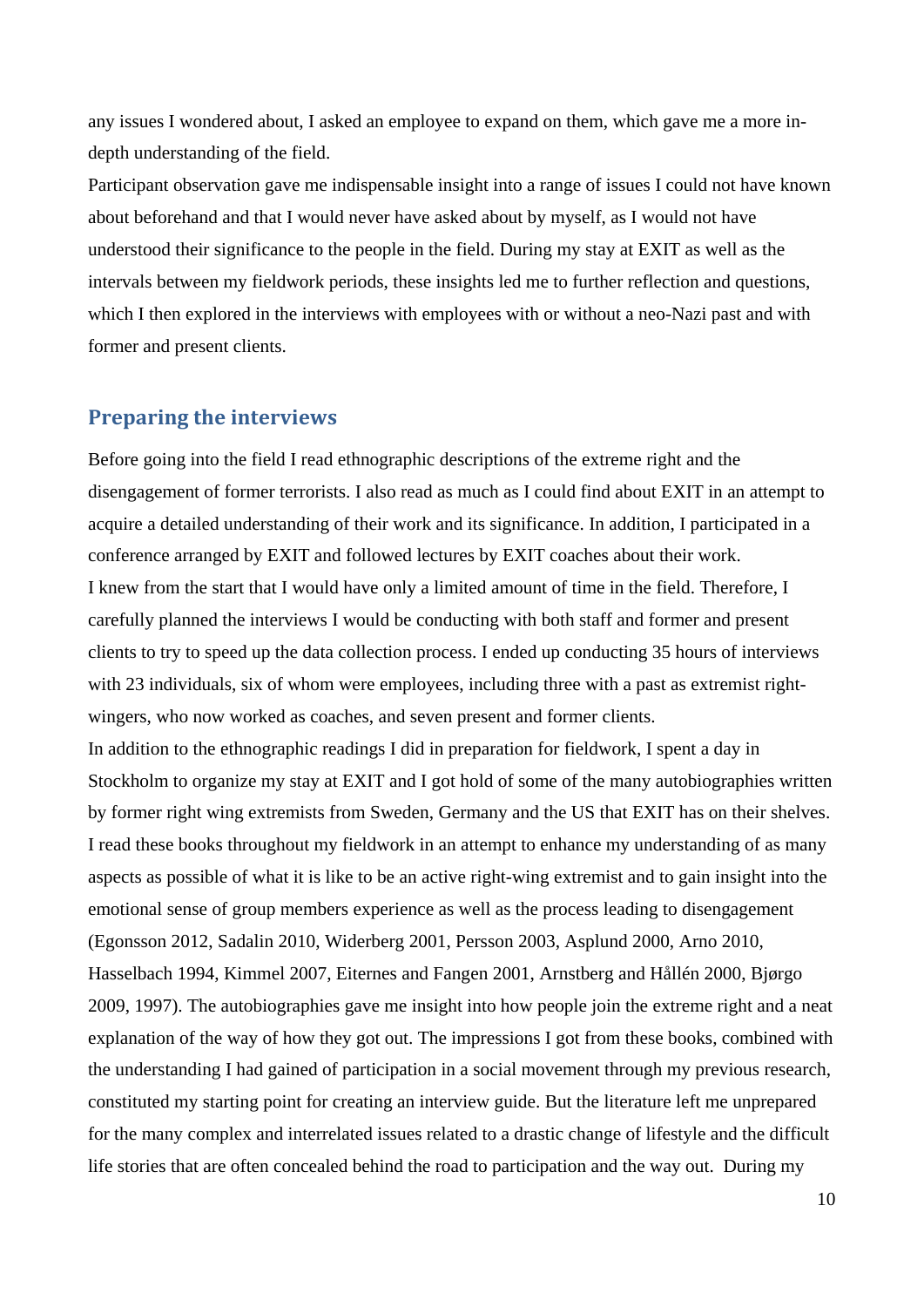work on the interview guide, I got an impression of the difficulty of this sort of an interview, as the interviews would include three to four related but at the same time distinct themes.

One theme was the way into the extremist right. It was important to understand the interviewees' narrative about their entry into the movement, to find out why and how they had got involved, how long they had been active and in what type of group: a well-established group, a loose network of racist youths, a right-wing terror organisation or a group with a kind of political party structure? What had been their position in the group? A second theme was the process leading up to the desire to leave the extremist right, a third was the process of becoming a client in EXIT and the fourth theme would naturally cover their present life and plans for the future. When interviewing staff and coaches, I planned to address yet another theme, as I also had questions about their work with clients and how, in the case of coaches, their own past played a role in the work they do now. During my first stay at EXIT I interviewed mainly the coaches about their past, but I also did interviews of a few former and present clients. The interview session was to be arranged as an appointment for an interview, which already creates specific expectations of what will take place and assigns specific roles to both the interviewee and the interviewer.

Already during the first interview I began to think about the impact of time in relation to this specific field. When doing fieldwork, relationships to people within the field are of crucial importance to the researcher's ability to understand what is at stake. But relationships take time to establish and develop and, I would claim, cannot be hurried. Building relationships involves dialogue, engagement, humour, the discovery of a shared interest and other investments that create trust. In a field centred on stigmatized and vigilant people - as former neo-Nazis are – relationships and trust seem even more important, as they often constitute the researcher's access to understanding the field. So the question remained of how to tackle the fieldwork when time was so limited. And what kind of data can a researcher gather through an interview of this kind?

## **Doing interviews**

EXIT's staff members are in general open and inclusive and they received me in a very positive way from the outset. Moreover, I had many things in common with the staff: we were first and foremost interested in the same subject – their work, clients' stories, extremism, radicalisation – but we also shared, for example, a sense of humour, political views and more or less looked the same, which, I think, made my integration into the field a lot easier. In the case of the present and former clients, it was absolutely essential that Joachim was the one who contacted the informants, as they seemed to extend their enormous trust in him to me.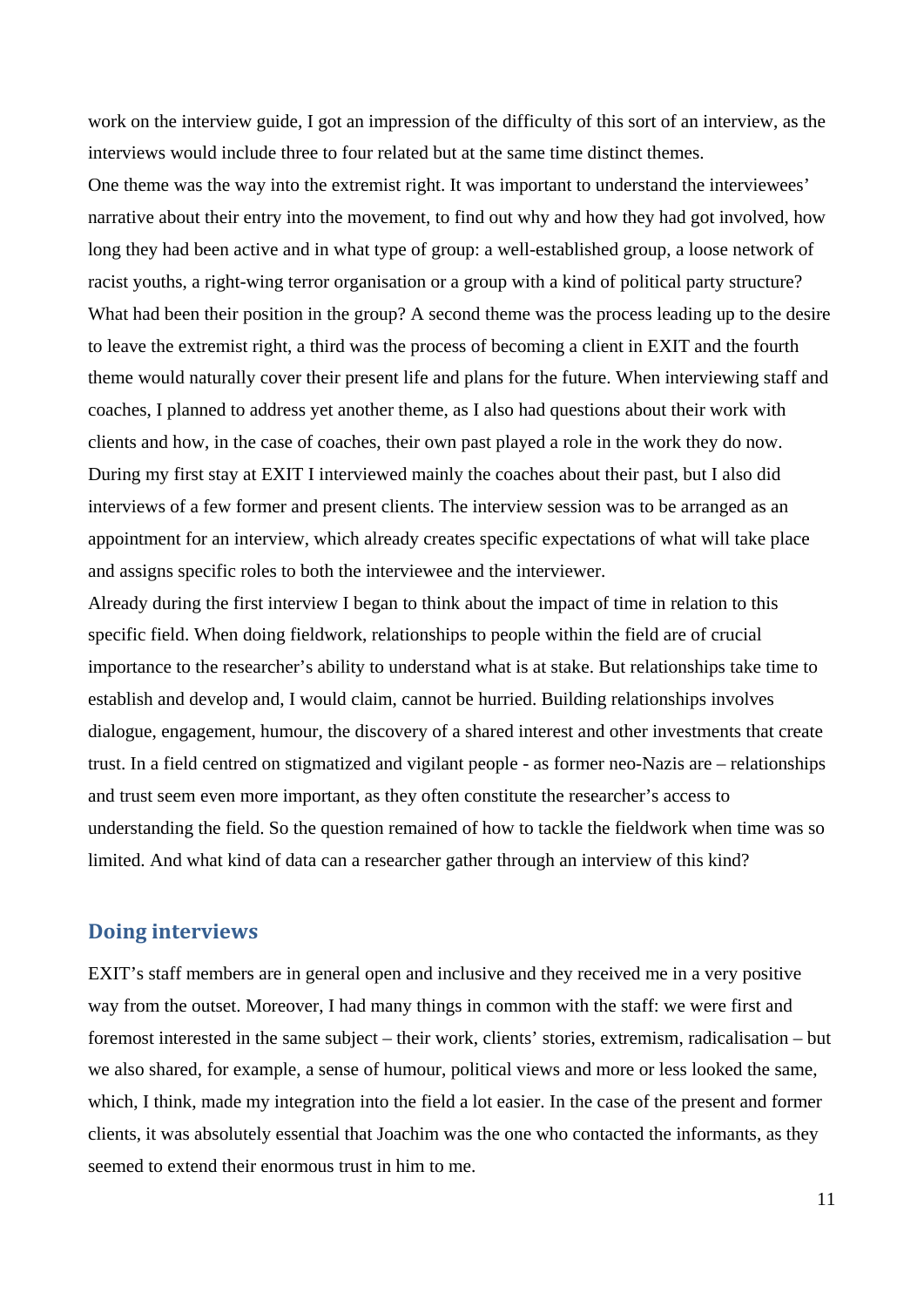Nonetheless, I realised during the first interviews that some of the informants with a past in the extremist right suspected me in the beginning of judging them very negatively or of believing them to be outright idiots. I often felt that when we had talked for some time and they began to be convinced that my interest in them and their story was really genuine, they seemed to relax somewhat and open up. But still the interviews were difficult, as the interview situation made the interviewee, for whom the past seemed to be associated with feelings of shame and vulnerability, show signs of distress when asked about it, which had an impact on the interview. Some wiped their hands on their trousers and/or developed red spots on their neck. Others kept repeating the same phrases whenever I asked about the past, for example, 'No good comes of participating in the extremist right', 'No good comes of it'. In some cases, talking about the past also meant reviving memories of, for example, rape, court trials with the intense sense of being hated by everyone in the courtroom and thoughts of suicide as the only possible way out; feelings that would obviously have an impact on the interviewee, but certainly also on me, the interviewer.

My first reaction was a desire to rush through the interviews in order to let the informant and me get out of this stressful and uncomfortable situation. But my way of handling it was to remain as calm as I could and to avoid forcing conversations about issues the informants found it difficult to talk about, both because they often seemed to lack words, but especially because the memories seemed painful and their descriptions were often accompanied by verbal expressions of shame, regret, and bewilderment. For many of the informants, involvement in the extremist right was one subject in a story of a difficult upbringing, personal problems or desires to belong, which I asked further questions about. But I did not ask why an informant was showing signs of distress, and I always told the informants that they were of course in charge of the topic, in the sense that if I asked them about something they did not want to talk about, they could say so and we could change the subject and that they could stop the interview at any time. I also started each interview by explaining how I intended to use the data and that very special and easy identifiable details would not be used in any way. Nobody else would listen to the recorded interviews, as I would transcribe them myself and they did not need to mention their name or surname while the dictaphone was on. Moreover, I would answer honestly any questions they asked me, and in general tell things about myself. I always think that informants, in general, tell a lot about themselves and thereby show trust in the interviewer, and therefore the interviewer ought to do the same, if and when asked by the interviewee.

An interview of this kind is very demanding, as the subject involves a radical change of lifestyle and conviction. This means that first, you, as the interviewer, are keen to gain insight into the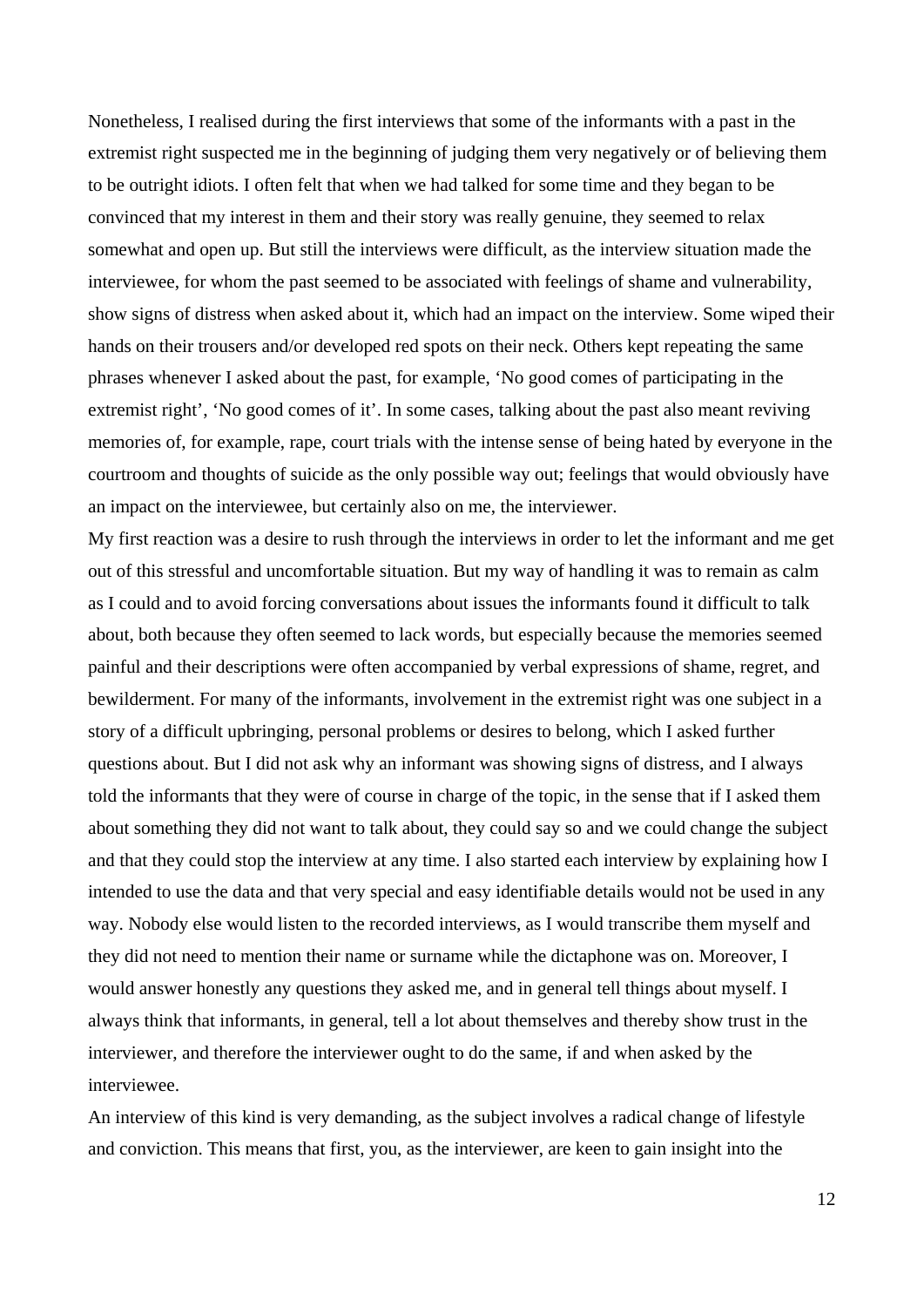informant's past and his/her meaning system at the time. Then you move on to yet another theme involving a process through which the interviewee has left his/her starting point – the engagement in the extreme right. Finally, in different ways and together with the informant, you investigate and interpret the entire process.

The change of lifestyle and – over time – perception of self-understanding and worldview creates a dense life story, but also one that at times seems very difficult for the interviewee to understand when asked to describe it in retrospective. 'What happened?' 'Why did *I* end up being an extremist right-winger?' In the case of many of the informants who had a past as extremist right-wingers, I often felt that they were still looking for words to be able to identify and thereby tell themselves and me some of the many issues involved in the process of becoming one.

These interviews were by no means my first ones. I had, as noted, carried out research projects before this study and had additionally worked as a freelance anthropologist, doing observations and conducting qualitative interviews for municipalities, large companies and ministries for years. Thus I had done several hundred interviews of very different categories of people, for example, leftwingers, Christians in Denmark and Lebanon, long-time recipients of social welfare benefits and top leaders about their way to the top.

My experience is that when you as a researcher conduct a semi-structured interview, you move from one subject to the next, in what appears to be a chain of related associations. I had created the interview guide with inspiration from anthropologists such as Spradley (1979) and Kvale (1994) and had planned to start by asking what Spradley calls 'grand tour questions', which are supposed to generate general descriptions, followed by questions aimed at eliciting specific examples of something. But I knew that the interviews in this study would be different in the sense that they would be characterised by the informant jumping from one topic to a completely different one, making it very exhausting to follow as the interviewer and impossible to move from one question to the next in an associative manner. These issues would, I think, have been much easier to deal with if I had stayed in Stockholm, which might have made repeated interviewing easier to organise. But I was going back and forth from Copenhagen to Stockholm, and that fact that Joachim was the one in contact with the informants, combined with the informants' distressed reactions, prevented me from making repeated appointments with the same informant. This means that I have interviewed the coaches several times, whereas I have only done repeated interviews with a few clients. As I wanted to understand as many details and nuances of the exit process, my strategy became, whenever I got to know of issues through participant observation in the office, to ask the informant to expand on that subject. Also, when I gained new insight from one informant, I would ask the next informant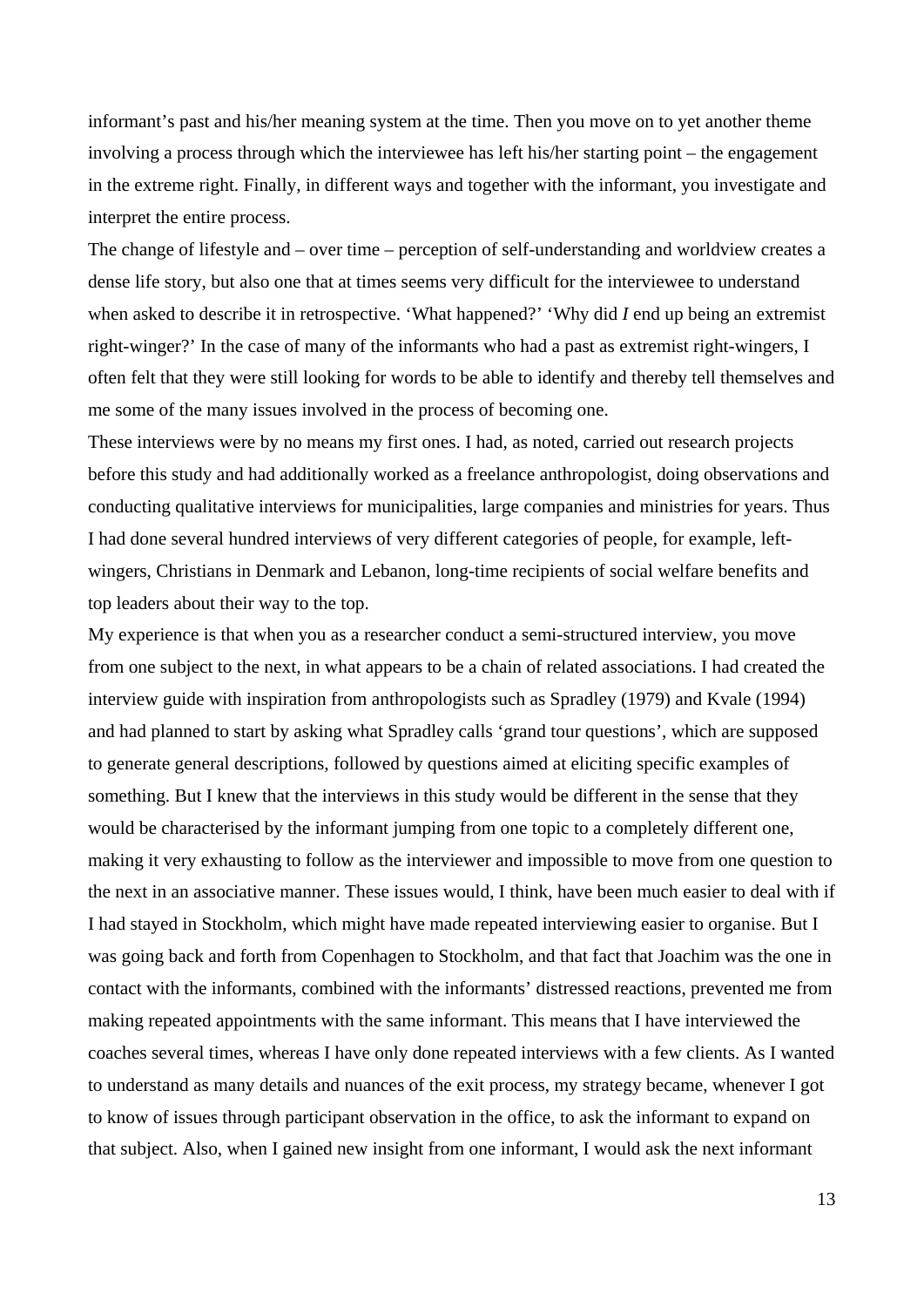further questions about the same topic. When I was not in the field, I would listen to and transcribe the interviews word for word. The transcriptions of what was actually said and not said, when the informant paused and showed sign of doubt, insecurity and other emotions gave me a great deal of information about the process. If there was anything that a client said that made me wonder, I asked one of the coaches in EXIT about it and searched for further details. For example, I asked a client about what sort of activities she had done with her coach. She found it difficult to answer. During the interview she was visibly nervous and said that she found it strange to be back in EXIT's office<sup>6</sup>. Later on, I asked the person in the office I knew had been her coach if he could remember what they had done together and why they had done precisely these activities. But there was a limit to the kind of questions I could carry from client to coach, as I had to be careful not to pass on any personal information from one informant to the other.

I wished I could have had the opportunity to spend more time with a few of the client informants so that we could have met several times and maybe even have ended up doing things together. I would have preferred to avoid having the interview situation as the first encounter, or to combine it with informal dialogue. I experienced talking to former or present clients during short walks when one of them would, for example, accompany me to the train station. In these situations they often told me more stories of the impact of their former life on the present. For example, one client told me, as we walked down the steps from his apartment, how he had had to move from the first to the fifth floor after somebody threw a stone through a window, and, he told me as we crossed the local park, how he had only recently given up carrying a knife and brass knuckles in his pocket to protect himself from former enemies. These stories carried with them details of the sort that Hylland-Eriksen (2013) refers to when he talks about the themes informants bring up in time-intensive fieldwork, because they are important to them, and that most likely would not emerge in an semi-structured interview as the interviewer cannot know about their importance and there are no references that make them relevant for the interviewee to mention. The 'unreflected common sense and habits' of the informants and the implicit meaning of their (inter)actions, doings and interpretations of themselves and the world remain difficult to obtain in a fixed and non-repeated interview setting (Hastrup and Hervik 1994).

 $\overline{a}$ 

<sup>&</sup>lt;sup>6</sup> It was the only interview with a (former) client, which I did in the office. Otherwise I would meet the former or present clients elsewhere.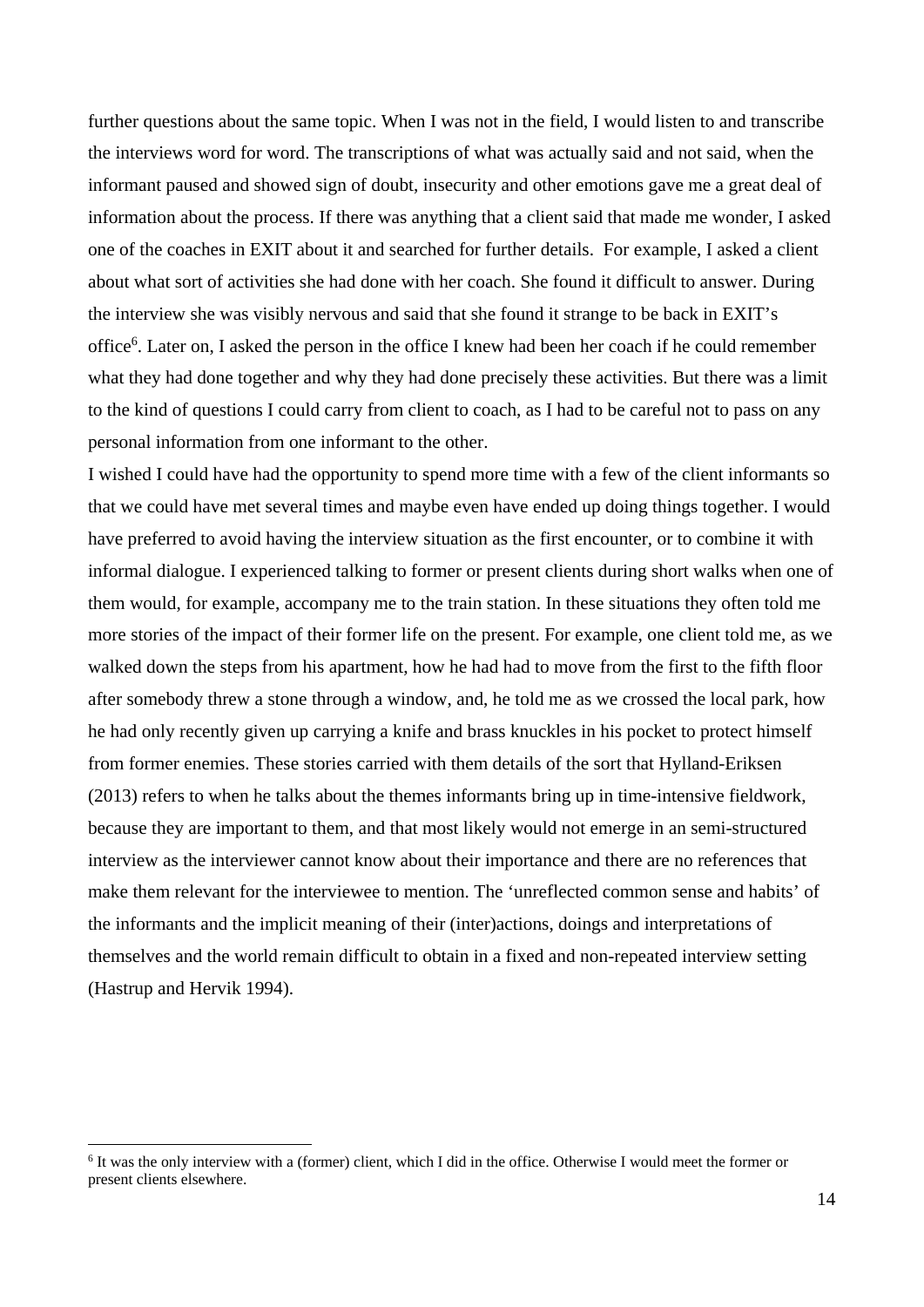# **Conclusion**

To return to the quote by Mendelsohn (2008), knowledge is indeed connected to a process of reflection that takes place over time; I realised that, even though I had limited time to interact with my informants in the field. However, through a combination of different means I have reached an understanding of the issues related to a radical change of lifestyle and the support of that change. Now, two years after the fieldwork, I have gone through all my data several times. I have also comprehended that my research question caused me to focus on how knowledge, experience, ideas and social practice were transferred from one staff member to another through meetings, dialogues and interaction in both a very reflective and a non-reflective manner – and the significance of this transfer for staff and clients alike, as revealed in the interviews. The participant observations and interviews, in combination with my participation in the two educational sessions for the coaches, deepened my understanding of the field through contextual knowledge that I could expand on in the complex interviews with informants among former and present clients. This insight helped me overcome some of the difficulties I experienced in connection with my limited possibilities for repeated interaction with informants among present and former clients.

I have also come to understand EXIT and associated matters as *a particular realm of reality,* as constituting *my field,* scattered as it is in different settings*.* This perspective is also an outcome of a reinterpretation of *culture* within anthropology, which has paved the way for new approaches and methodological options. Culture in anthropological research is in general no longer perceived as singular separated wholes to be found 'out there', making the recognition of underlining cultural patterns defined within geographical borders the goal of the research. Culture is now understood as an analytical term focusing on social practices and processes. The aim is to understand how people can acquire culturally defined knowledge through a situated learning process and how this knowledge can shape people's frame of interpretation over time (Hasse 2002). The informants can therefore be analysed as having provided me with distinctive nuances of the field.

This approach opens the perspective in the sense that each all interviewed, with their diverse viewpoints, can contribute with knowledge to my understanding of the exit process.

I have come to perceive the answers to my research questions as – to borrow a metaphor from Michael Cole (Cole 1996:135 in Hasse 2011:17) – a rope, composed of many individual but intertwined fibres. I have brought together pieces of understanding that I reached through informal conversations, the reading of autobiographies and participant observation, combined with interviews of employees, coaches and clients, the transcriptions of the interviews and participation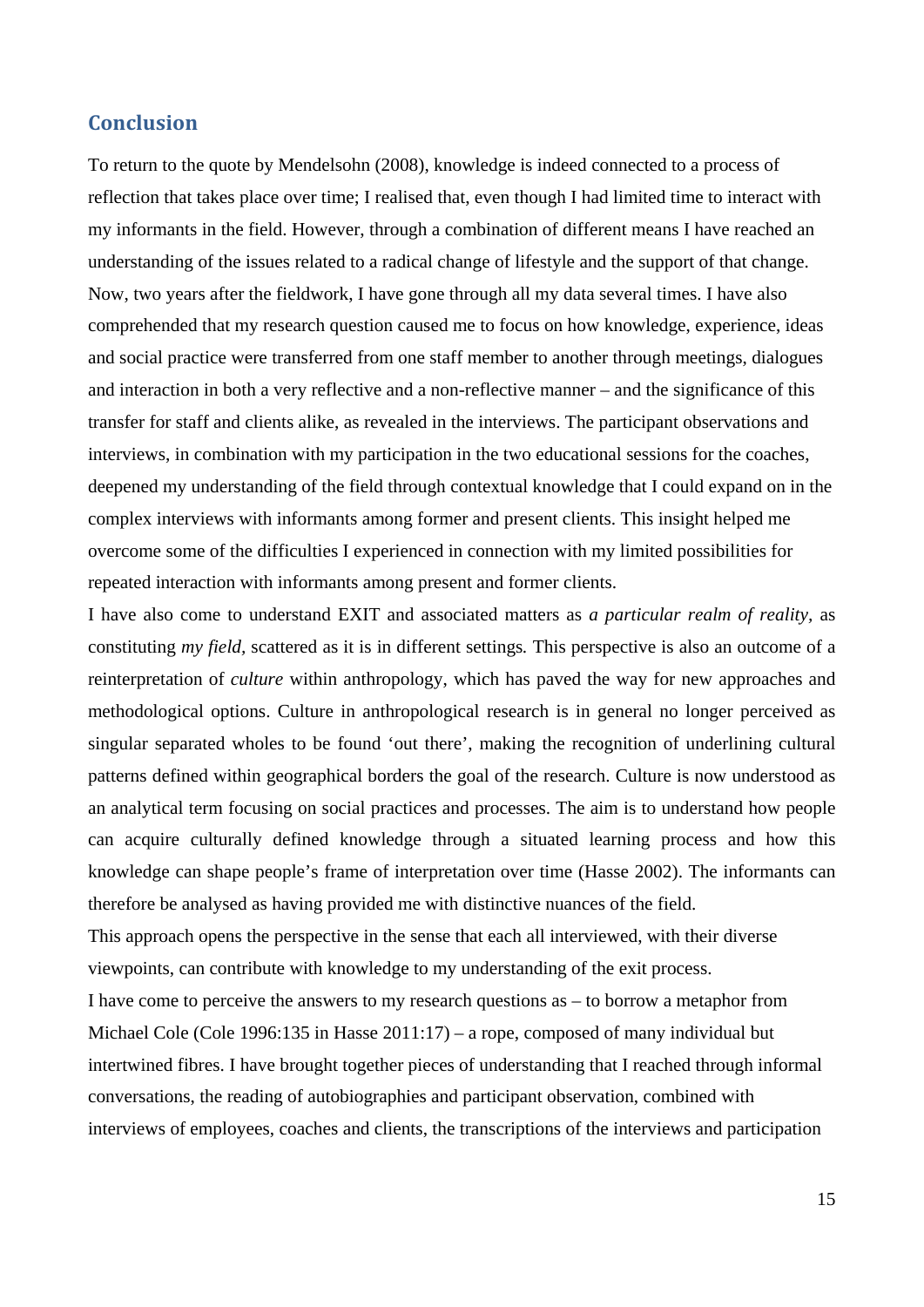in staff training courses. These activities all provided pieces of information about what became – over time – my specific field of research.

# **References:**

Arnstberg, Karl-olov; Hållén, Jonas (2000): Smaka kanga. Vägen tillbaka - Intervjuer med avhoppade nynazister, Fryshuset, Stockholm

Asplund, Patrick (2000): Med Hatet Som Drivkraft, Hjalmarson & Högberg Bokförlag

Bjørgo, Tore (1997); Racist and Rightwing Violence in Scandinavia, Patterns, Perpetrators, and Responses, Tano Aschehougs Fonteneserie

Bjørgo, Tore (2009): 'Processes of disengagement from violent groups of the extreme right' in Bjørgo, Tore & Horgan, John, *Leaving Terrorism Behind*, Routledge, New York, 2009

Christensen, Tina (2009) A: Forrest eller bagerst i demo'en – aktivist i Ungdomshusbevægelsen, in Norsk Antropologisk Tidsskrift vol. 20 nr. 4, 236–250, Universitetsforlaget

Christensen, Tina Wilchen (2009) B, "Den ensrettede mangfoldighed" in Kampen om Ungdomshuset, studier i et oprør, Karpantschof, René og Lindblom, Martin (Red), København: Frydenlund & Monsun, 229 – 251

Christensen, Tina Wilchen: Adding a grey tone to a black and white worldview – How role models and social encouragement can lead former right wing extremists to transform their identity' in Rieker, Peter (ed.) (2014): Hilfe zum Ausstieg? Ansätze und Erfahrungen professioneller Angebote zum Ausstieg aus rechtsextremen Szenen. Weinheim/Basel: Beltz Juventa.

Christensen, Tina Wilchen (2013): To Study the Significance of Social Interaction for Former Right Wing Extremists Wanting to Disengage: Doing Participant Observation and Qualitative Interviews, http://srmo.sagepub.com/view/methods-case-studies-2013/n140.xml

Egonsson, Johan (2012): Ett Liv I mörker Min resa in i - och ut ur – extremhögern, Bokförlaget Forum

Eiternes, Tom Kimmo; Fangen, Katrine (2002): Bak Nynazismen, Cappelen Damm A/S, Oslo Hasse, Cathrine (2002): Kultur i bevægelse : fra deltagerobservation til kulturanalyse - i det fysiske rum, Samfundslitteratur

Hasse, Cathrine (2011): Kulturanalyse i organisationer, Begreber, metoder og forbløffende lærerprocesser, Samfundslitteratur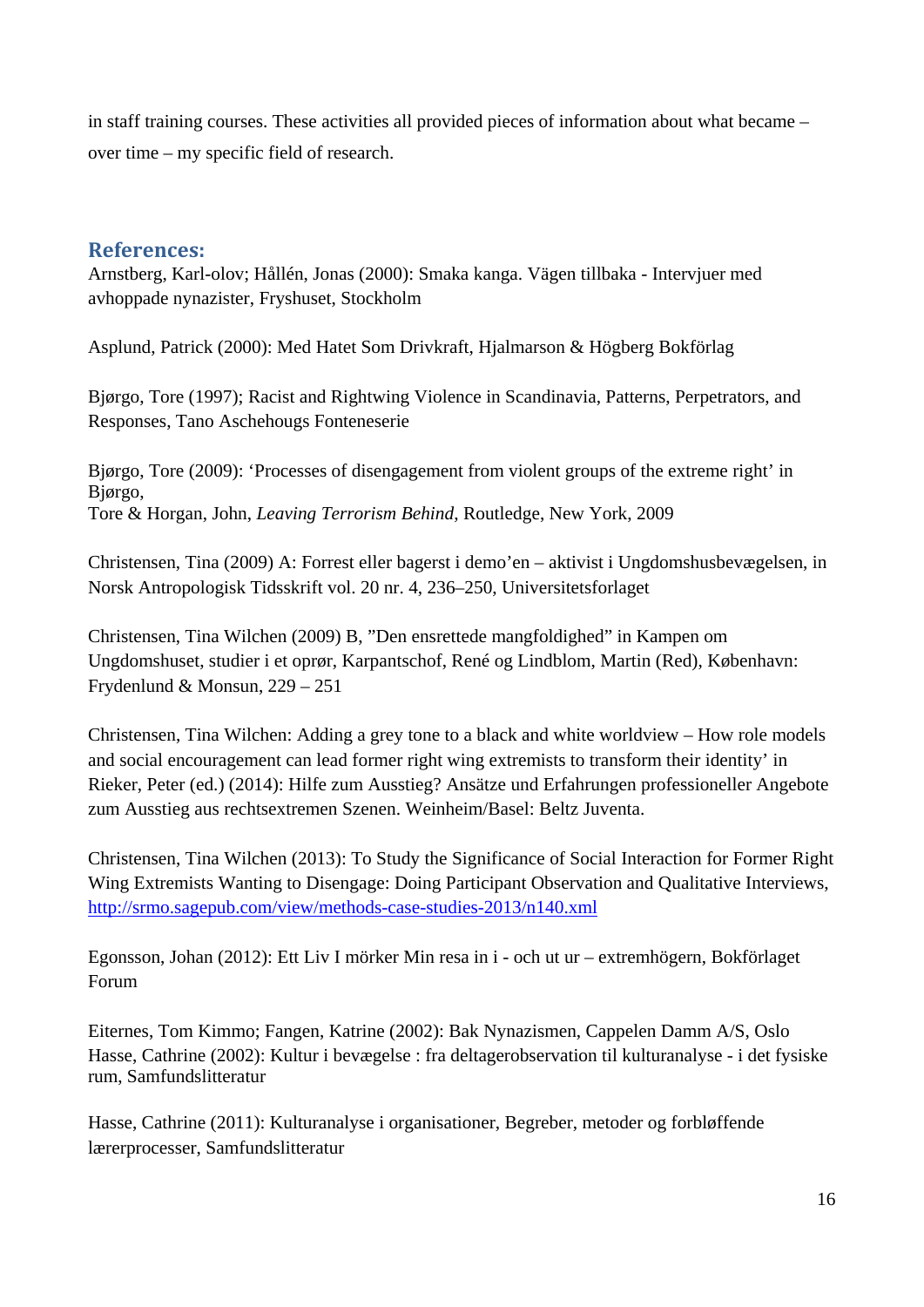Hasselbach, Ingo; Bonengel,Winfried (1994): Afregning - En nynazist står af, Hasse og Søn

Hastrup, Kirsten (1992): Det antropologiske projekt: om forbløffelse, Gyldendal, København

Hastrup, Kristen (2004): Viden om verden : en grundbog i antropologisk analyse, Hans Reitzel, København

Hastrup, Kirsten & Hervik, Peter (Red.) 1994: 'Introduction' in Social Experience and Anthropological Knowledge, Routledge, London and New York

Hastrup, Kirsten 1994: 'Anthropological Knowledge incorporated: discussion' in Social Experience and Anthropological Knowledge (Hastrup, Kirsten & Hervik, Peter (Red.), Routledge, London and New York

Holland, Dorothy, Lachicotte Jr., William, Skinner, Debra & Cain, Carole (1998): Identity and Agency in Cultural Worlds, Harvard University Press, Cambridge, Massachusetts, London, England

Hylland-Eriksen, Thomas (2013): Frederik Barth, En intellektuel biografi, Universitetsforlaget, Oslo

Karpantschof, René (2007): *Gaden og parlamentet – Kollektive aktioner, demokrati og den moderne politiks tilblivelse i Danmark 1835 – 1901*, Ph.d Afhandling, Københavns Universitet: Sociologisk Institut.

Kimmel, Michael (2007): 'Racism as Adolescent Male Rite of Passage: Ex-Nazis in Scandinavia', Journal of Contemporary Ethnography, pages 202-218

Kvale, S. (1994). Interview – En introduktion til det kvalitative forskningsinterview. København, Denmark: Hans Reitzels Forlag.

Mendelsohn, Daniel (2008): The Lost, The search for six out six millions, Harper Perennial

Michales, Arno (2010) ´: My Life After Hate, Authentic press Publication, US

Persson, Dennis (2003): Jag brot med nazismen, LL Forlaget, Stockholm

Porta, Donatella Della (2009): Leavning underground organizations: a sociological analysis of the Italian Case in Bjørgo, Tore & Horgan, John (Red) , *Leaving Terrorism Behind*, Routledge, New York

Sadalin, Magnus (2010): Den svarte nazisten En dokumentär om Jackie Arklöf, A.Dahlin, Stockholm

Snow, David A., E. Burker Fochford JR., Steven K.Worden & Robert D. Benford (2007): Frame Alignments Processes, Micromobilization, and Movement Participation, i *Social Movements*